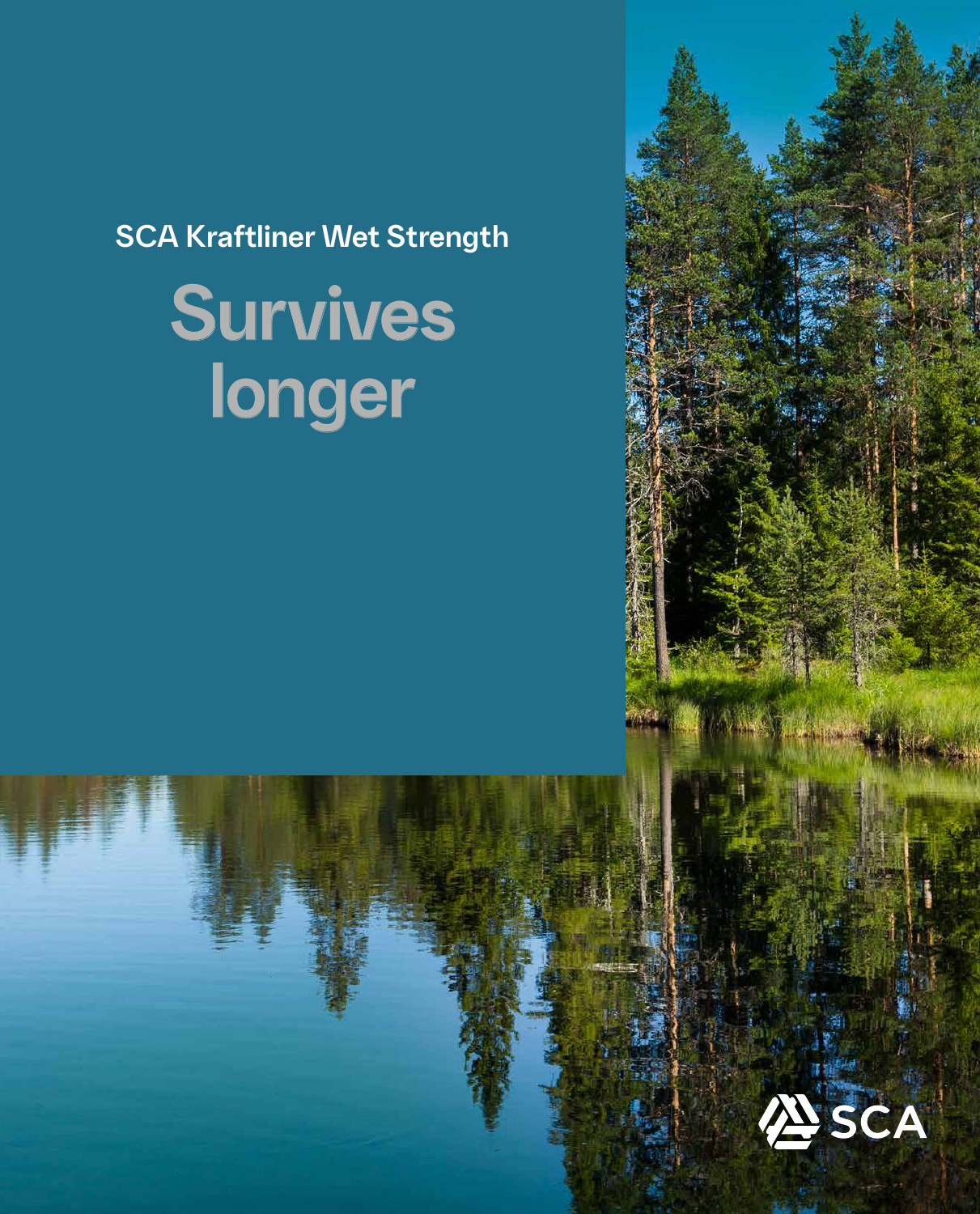SCA Kraftliner Wet Strength is produced with a base layer of mainly fresh fibre and a surface layer of the finest unbleached fresh fibre that provide excellent strength, long-life durability and maximum protection.

The unique properties of SCA Kraftliner Wet Strength enable us to offer outstanding performance even in the most extreme environments. This makes it an excellent choice when transporting hazardous goods or when you're in need of some extra protection for your product.

## **Control**

Our strict control programme ensures that the moisture, strength, and glue absorption properties remain uniform and well defined. A high-tech process control enables our product to handle the most demanding corrugating and conversion processes. A rejection limit on peak-to-



## **Survives longer**

peak CD variation classifies all moisture and dry streaks within the reel. This is essential for excellent runnability on modern high-speed corrugators and for the production of flat board. It also guarantees fewer defects and failures, and less waste.

### **Performance**

SCT MD/CD: The compression strength is vital for the edge crush strength (ECT) of the board, which in turn is significant for the box compression strength (BCT).

SCA Kraftliner Wet Strength provides a high-performance surface with uniform colour. At 90% relative humidity (RH), both tensile and bursting strengths are twice as high as for a standard grade liner. Combined with its excellent runnability and convertibility, SCA Kraftliner Wet Strength is made to meet the most demanding challenges and fulfils the legal demands for direct contact with dry, nonfatty food as well as foodstuffs that are shelled, peeled or washed before consumption.

Our extreme performance product for maximum protection in high humidity and environments in the supply chain with fluctuating temperatures. Ideal for long-term storage, chemicals, fresh produce and other demanding applications.

> **WWF's Environmental Paper Company Index** SCA Containerboard has increased its scores overall from 75,3% in 2013 to 76,6% in 2019.



SCA KRAFTLINER WET STRENGTH

SCA KRAFTLINER WET STRENGTH

SCA KRAFTLINER WET STRENGTH

SCA KRAFTLINER WET STRENGTH

Bursting strength: High bursting strength is important for the containability of the corrugated box and the box performance in varying climate conditions, such as cold storage or freezer applications. It is also evidence of high fresh fibre content, which improves convertibility by reducing cracking and dusting when die cutting.

Tensile stiffness: Tensile stiffness of the liner in combination with the thickness of the corrugated board determines the bending stiffness of the corrugated board, which is key to resisting bulging of boxes and trays.



Moisture: Even moisture profile is essential for excellent runnability on modern high-speed corrugators and for the production of flat board.

### Testing conditions

All our values are based on testing at standard climate, 50% RH and 23°C. We participate in the Greenhouse Comparative Testing.

Latest updated version can be found on www.sca.com/containerboard

### **TYPICAL VALUES\* (as of October 2021)**

| Property                 | Unit             | Method          |      |      |      |
|--------------------------|------------------|-----------------|------|------|------|
| Grammage                 | q/m <sup>2</sup> | <b>ISO 536</b>  | 250  | 420  | 440  |
| <b>Thickness</b>         | µm               | <b>ISO 534</b>  | 320  | 530  | 555  |
| <b>Bursting strength</b> | kPa              | <b>ISO 2758</b> | 1010 | 1620 | 1740 |
| Bursting strength wet    | kPa              | <b>ISO 3689</b> | 330  | 570  | 600  |
| <b>SCT CD</b>            | kN/m             | <b>ISO 9895</b> | 5.0  | 7.9  | 8.4  |
| <b>SCT MD</b>            | kN/m             | <b>ISO 9895</b> | 7.6  | 12.5 | 13.1 |
| Tensile stiffness CD     | kN/m             | ISO 1924-3      | 880  | 1340 | 1400 |
| Tensile stiffness MD     | kN/m             | ISO 1924-3      | 1990 | 2970 | 3100 |
| Roughness, Bendtsen      | ml/min           | ISO 8791-2      | 1000 | 1500 | 1500 |
| Cobb <sub>60</sub>       | q/m <sup>2</sup> | <b>ISO 535</b>  | 25   | 25   | 25   |
|                          |                  |                 |      |      |      |

\* Typical value is our long-term average, typically the last annual average based on all measures on customer reels.